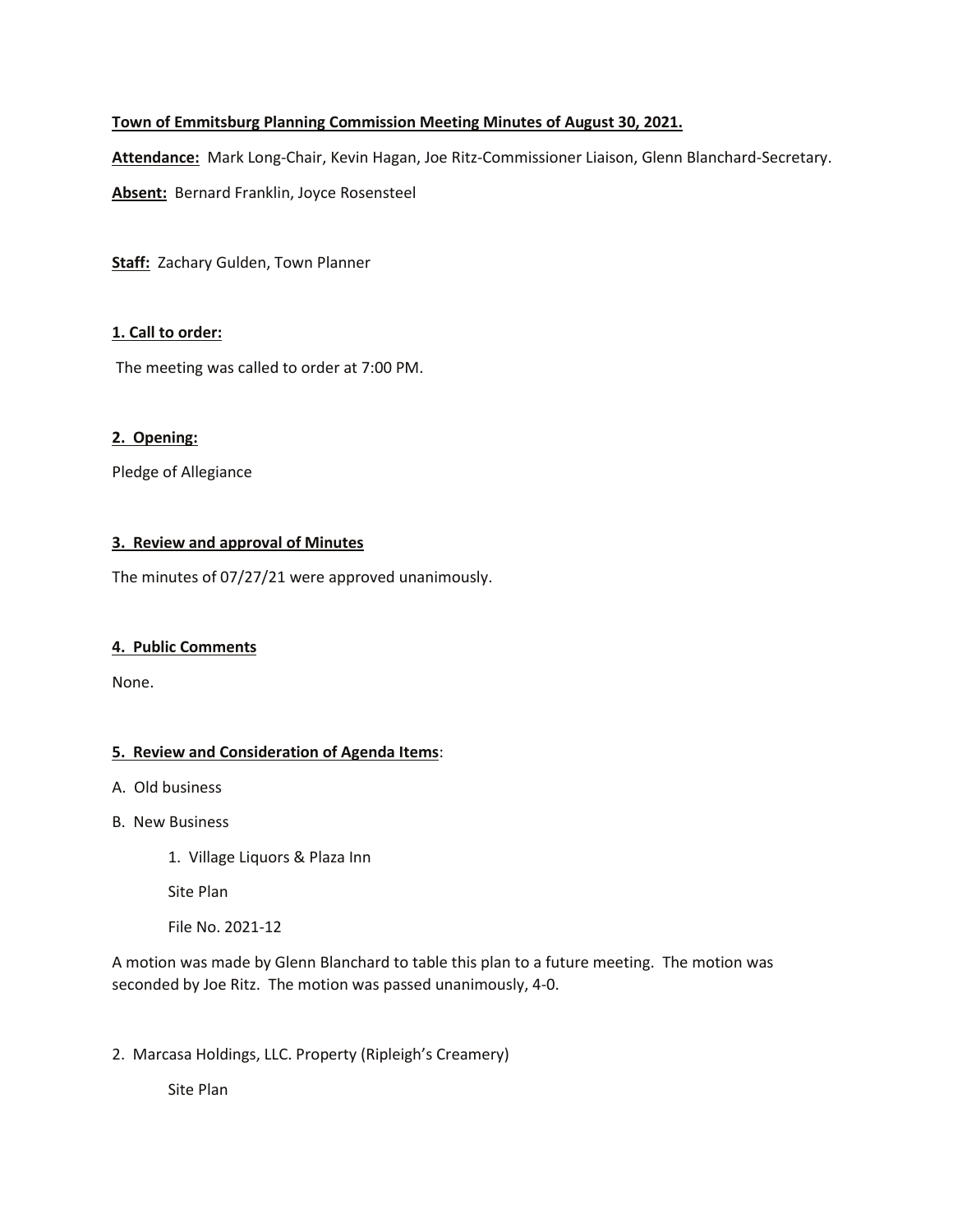#### File No. 2021-13

A motion was made by Joe Ritz to waive the requirements of Town Code 16.16.110.c. The motion was seconded by Kevin Hagen. The motion was passed 4-0.

A motion was made by Joe Ritz to approve the Marcasa Holdings, LLC. Site Plan with the following conditions:

#### **Site Plan**

- 1. Add note beside the water valve symbol located on the southwestern property line that it ties to an abandoned water line.
- 2. A stop sign and stop bar shall be added at the exit of the lot.
- 3. A fence shall be added around the basement entrance or it shall be raised to grade for safety.
- 4. Add scale bar to plan.
- 5. Identify purple symbols (lights) on legend.
- 6. Clearly identify property line and add to legend (magenta color).
- 7. Clarify red spot elevations (existing or proposed).
- 8. Remove "Parking reduction granted by the Planning Commission on 11/30/2020" under General Notes.
- 9. Whenever a nonconforming use renovates or expands under §17.08.080, said use shall meet all the applicable requirements of this title unless otherwise allowed by the Board of Appeals; therefore, the proposed deck and patio on the western property line shall meet the 10' side yard setback in accordance with Town Code §17.08.130.
- 10. The new area for parking spots #9 and #12 and the loading zone shall be bituminous concrete (macadam) or concrete in accordance with Town Code §17.08.140.B.
- 11. The loading zone shall be not be less than 10' in width and 45' in length in accordance with Town Code §17.08.150.C.
- 12. The plan sheets shall be 24" x 36" and printed on typical plan paper in accordance with Town Code §17.48.050.A. & §16.24.020.B.
- 13. Provide the nature of the materials to be used on the structure's exterior in accordance with Town Code §17.48.050.B.4.
- 14. Provide information on water and sewer, to include on-site location and alignment in accordance with Town Code §17.48.050.B.5. Specifically, the water service from the water main to the building could not be found on the site plan. In addition, a proposed sewer line is shown. Provide size and additional information on the routing and manhole discharge into the Town's system.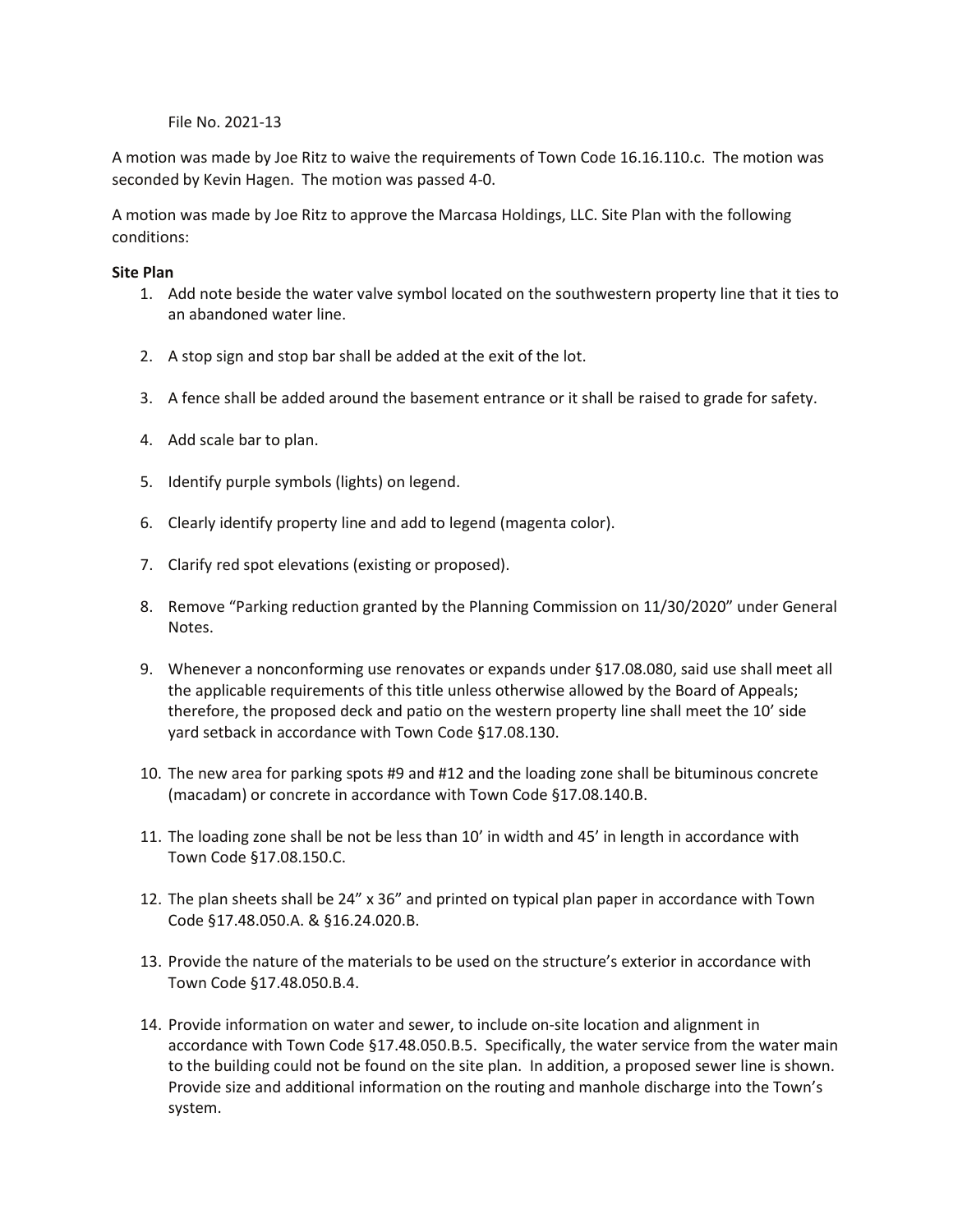#### **Landscape Plan**

- 15. Add Grid Ticks to three corners of the plan.
- 16. It is difficult to tell what is survey and what is proposed. Adjust survey to match color of existing contours.
- 17. All plantings shall be the same color to clearly show what is proposed (green).
- 18. Add scale bar to plan.
- 19. Major contours show red text and inconsistent sizing. Please have all existing survey information match in color, font, and size where applicable.
- 20. Clarify red spot elevations (existing or proposed).
- 21. Identify purple symbols (lights) on legend.
- 22. Identify dark shaded hatching on legend.
- 23. Eastern red cedars have a spread of 25' at maturity. Adjust to give them more planting room. If not enough room is available (i.e. dumpster pad), provide a slenderer evergreen tree.
- 24. Provide detail of fence if it will be used as a screening application on site.
- 25. Clearly identify property line and add to legend (magenta color).
- 26. All plant material shall have a callout with abbreviated scientific name & quantity (i.e. JV-1).
- 27. Plant schedule references bio retention landscaping. Please clarify if typo or if there is a proposed bio facility.
- 28. The landscape plan shall be designed and stamped by a State of Maryland landscape architect in accordance with Town Code §17.08.220.C.
- 29. Parking areas shall be adequately landscaped in order to provide shade, to screen vehicles from public streets, to reduce glare and noise within the development itself and shall be designed in accordance with Town Code §16.16.110 (§17.08.220.C.5.). Shade trees shall be added along the Eastern property boundary along the 9 parking spaces spaced 10' apart.
- 30. The red maple plantings shall be a minimum of 2-inch caliper and 6' planting height in accordance with Town Code 16.16.110.B.3. Update the proposed plant schedule on the Landscape Plan.
- 31. If approved, add a note to the landscape plan that states: "The Planning Commission granted a waiver of the requirements of Town Code §16.16.110.C., street trees, on 08/30/2021".
- 32. "Site Plan" shall be changed to "Landscaping Plan" on the Landscaping Plan.